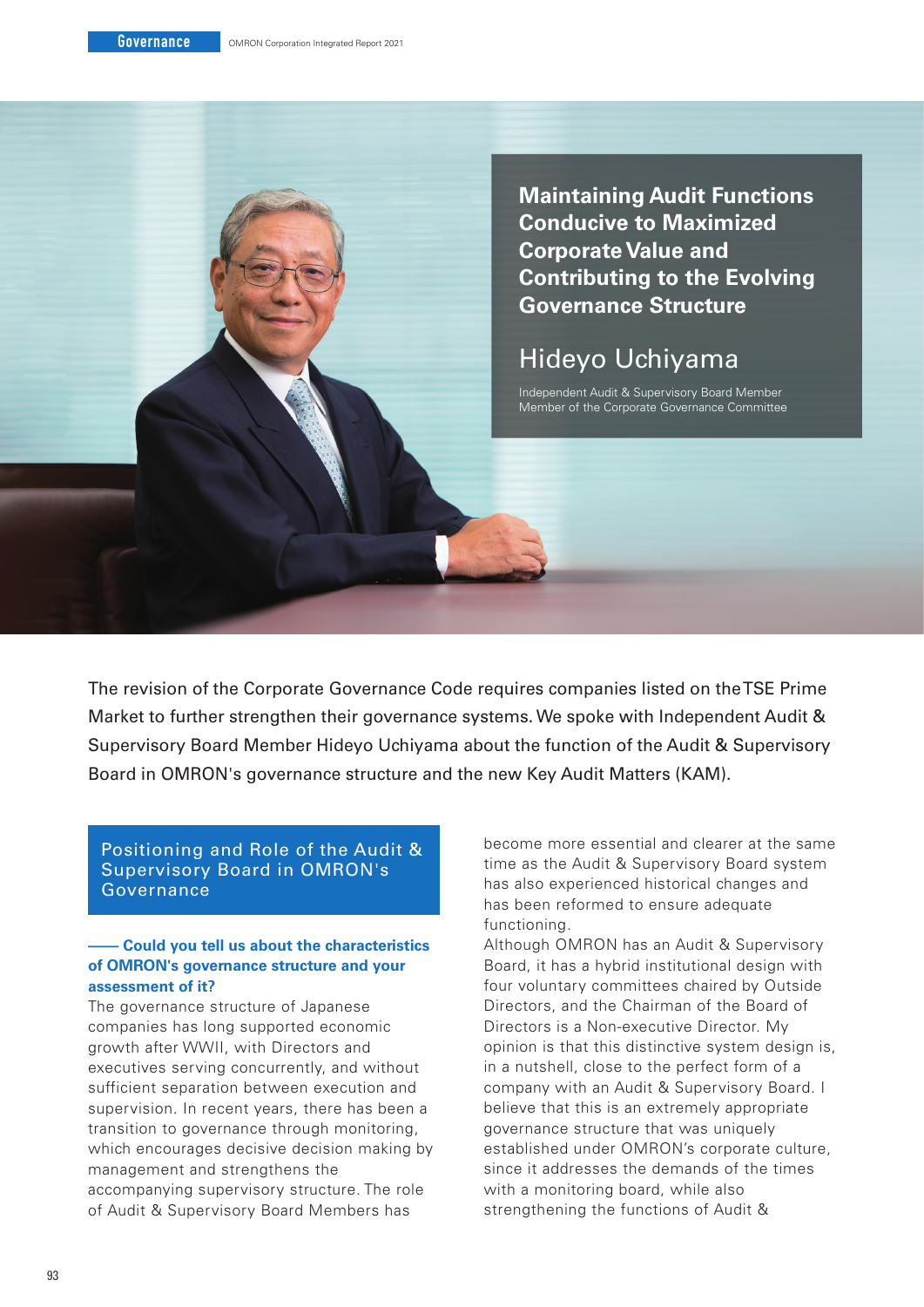Supervisory Board Members.

## **– Mr. Uchiyama, as an Audit & Supervisory Board Member, you are also a member of the Corporate Governance Committee. What are the functions and roles of that committee?**

OMRON's Corporate Governance Committee consists of Outside Directors and Independent Audit & Supervisory Board Members, and its main role is to evaluate and report on the effectiveness of the Board of Directors. Under Japan's Companies Act, the role of Audit & Supervisory Board Members is to supervise the execution of duties by Directors, so the Committee engages both those who are supervising and being supervised. We are aware that the expectations of our stakeholders can be met by frankly exchanging opinions to improve OMRON's governance functions, regardless of our respective positions. In addition, regular meetings are held between Outside Directors and executive division managers, and information is exchanged among Outside Directors based on questions and answers concerning the business handled by executive division managers. While Audit & Supervisory Board Members are single-person organs that they can exercise their authority independently, and Independent Audit & Supervisory Board Members generally work on company issues based on their individual expertise and experience, it is also necessary for them to fully understand the role of Outside Directors in dealing with company issues in order to ensure the effectiveness of monitoring.

When I was appointed as an Independent Audit & Supervisory Board Member for OMRON, Chairman Tateishi sent me a message saying, "Welcome to Team OMRON." I understand now that it is important for both Outside Directors and Independent Audit & Supervisory Board Members to think about how they should function as a team to improve corporate value while fully understanding their own positions. The OMRON approach of mutual understanding and discussing as a team is also an excellent point from the viewpoint of ensuring the effectiveness of governance.

Confidence of Initiatives to Improve the Effectiveness of the Audit & Supervisory Board

# **– Meaningful communication also leads to strengthened governance. How would you describe the effectiveness of Audit & Supervisory Board Member functions at OMRON?**

I believe that there are a number of factors that can improve the effectiveness of Audit & Supervisory Board Member functions. It is often asked whether there are proper structures in place to support activities of Audit & Supervisory Members, cooperation between the Internal Audit Division and the Audit & Supervisory Board, and cooperation with an independent Accounting Auditor. Rather than being inferior, I feel that OMRON's infrastructure is in fact superior when compared to other companies in many ways. However, the important thing is how effective Audit & Supervisory Board Members in such an infrastructure. Independent Audit & Supervisory Board Members are required naturally to be prepared to express opinions that are necessary for governance. I think that the quality they should have is "inquisitiveness based on healthy skepticism." Because Audit & Supervisory Board Members are elected at the Shareholders' Meeting, it is essential for them to maintain the viewpoint of shareholders and to think and make proposals based on social norms and with an appropriate problem-solving perspective. I believe that what enables OMRON to do this is the fact that information is appropriately provided to Outside Executives so that their opinions are meaningful and useful to management, and most importantly, because its Corporate Philosophy is firmly rooted and forms the backbone of the company. Our Corporate Philosophy is always shared as the basis and serves as the benchmark for decisions even in the various discussions we have. I feel that this has strengthened OMRON's governance.

### **– What is the kind of organization that you think is ideal for the Internal Audit Division at OMRON from the perspective of "inquisitiveness based on healthy skepticism"?**

At OMRON, the Global Auditing Office checks the maintenance and operational status of the internal control system throughout the company. Their work is carried out under the direction of the President, and they must have the attitude and ability to detect, analyze, and solve management issues in order to function as the hands, feet, eyes, and ears of the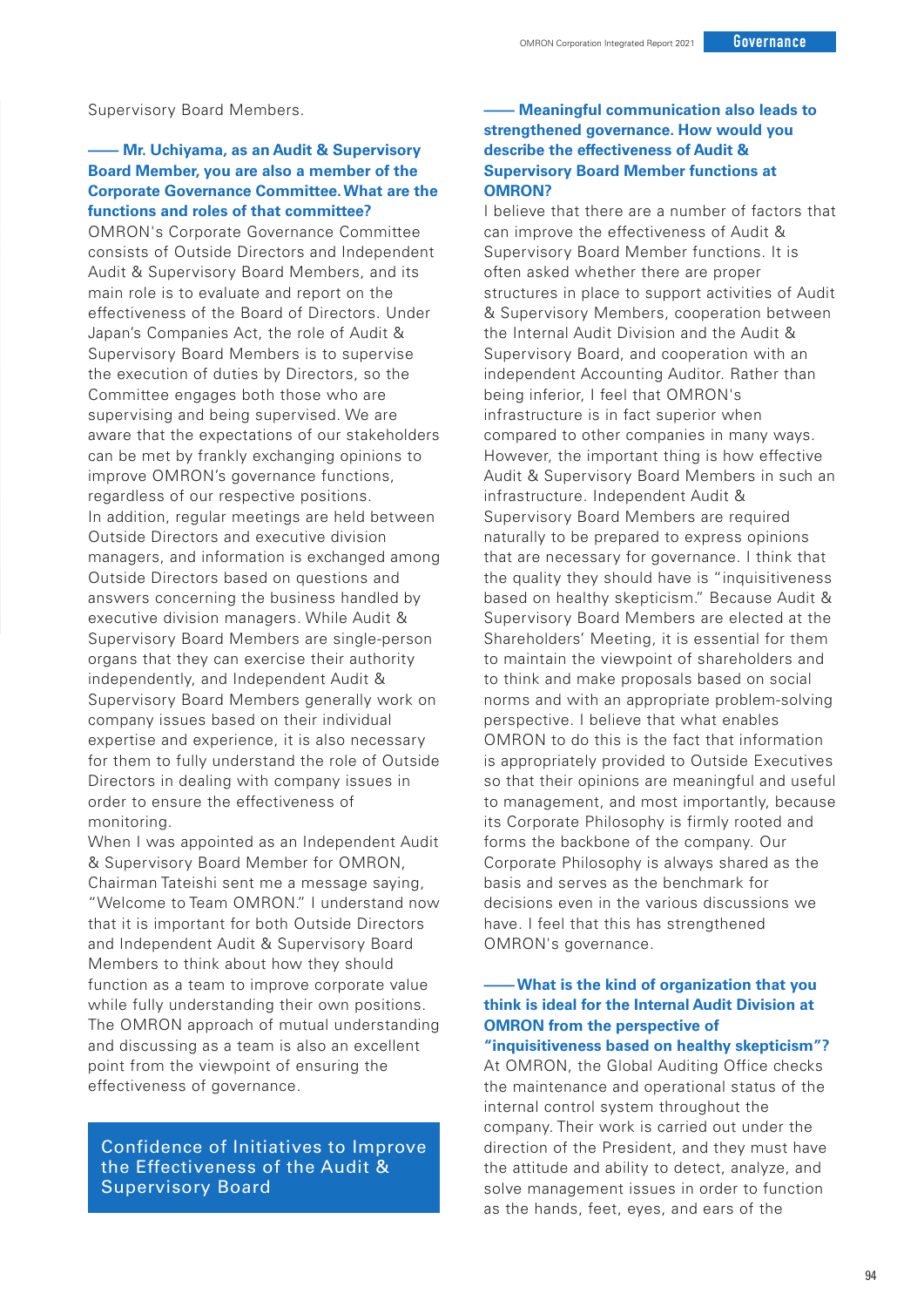### President.

For quite a while, it has been suggested to management that this kind internal audit work should be positioned as a career plan for human resources they want to cultivate in the future.

Auditing is often regarded as a compliance role that checks the consistency with internal regulations and the status of legal compliance. While this is important, at the same time, I would like internal audit managers to have the perspective of how to appropriately manage the potential and emerging management issues faced by each business segment, and to gain experience so that they can acquire this perspective.

People grow by encountering and acquiring ideas from perspectives that are not their own. How things appear are very different at the foot of Mt. Fuji, the 5th station, and the summit. When in charge of internal auditing, you are in an environment where you can be in constant contact with superiors. This makes it an attractive division where you have the opportunity to grow within the company.

OMRON Governance Effectiveness through KAM Implementation

## **– KAM has been newly implemented in Japan, although a similar system had been used earlier in other countries. What are your thoughts about OMRON's response to KAM and its significance?**

Continuity, identical conditions, and identical treatment are emphasized in the world of auditing and accounting. In particular, audit reports have maintained the same format in every detail, including wording, throughout the history of legal proceedings. Triggered by the Lehman crisis, questions were raised about the usefulness of the traditional, self-serving audit reports to stakeholders, and KAM was introduced in order to improve audit transparency.

Even so, KAM is not concluded just in audit reports, but also needs to be disclosed in a consistent manner so that it can be read together with the non-financial information released by OMRON. For example, it is important to disclose information about business risks disclosed by the company as

non-financial information, including what kind of problems occur in accounting, how to handle this awareness in auditing, and how to communicate this externally as KAM in the audit report.

This fiscal year, the Accounting Auditor described the evaluation of goodwill and other items associated with investments in the Industrial Automation Business and the Healthcare Business as KAM on a consolidated basis for OMRON. As strategic investments during the period of VG2020, they are recognized as having a key impact on management strategies and the Consolidated Financial Statements, and are disclosed in the securities report as items related to M&A given an A rating by OMRON, which conducts integrated risk management.

Although the Audit & Supervisory Board Members determined the Accounting Auditor's recognition and disclosure of OMRON's awareness of these events were comprehensive and appropriate in KAM, the wording was repeatedly discussed between the Accounting Auditor and executives, and efforts were made to connect it with nonfinancial information as much as possible and to present it in an understandable way to readers. Accordingly, OMRON's securities report itself has also changed significantly, and I think the content has become easier to understand. I particularly emphasized that the content should have a sufficient understanding of the original significance of KAM, while being from the perspective of shareholders, investors, and stakeholders.

There are concerns that KAM will just become boilerplate, but I believe that this is groundless if a stance like OMRON is taken. Those involved in auditing should also properly utilize KAM as a communication tool in order to discover how to increase the information value of audit reports. Going forward, I expect that KAM will be a point to evaluate a company's stance toward information disclosure and, by extension, to also evaluate its governance.

**– Finally, please tell us your own thoughts about OMRON's future governance structure?** OMRON constantly evolves and tailors its governance structure for the changing times, and as previously mentioned, it is close to being the culmination of a company with an Audit & Supervisory Board. However, what is important is to maintain an attitude of not